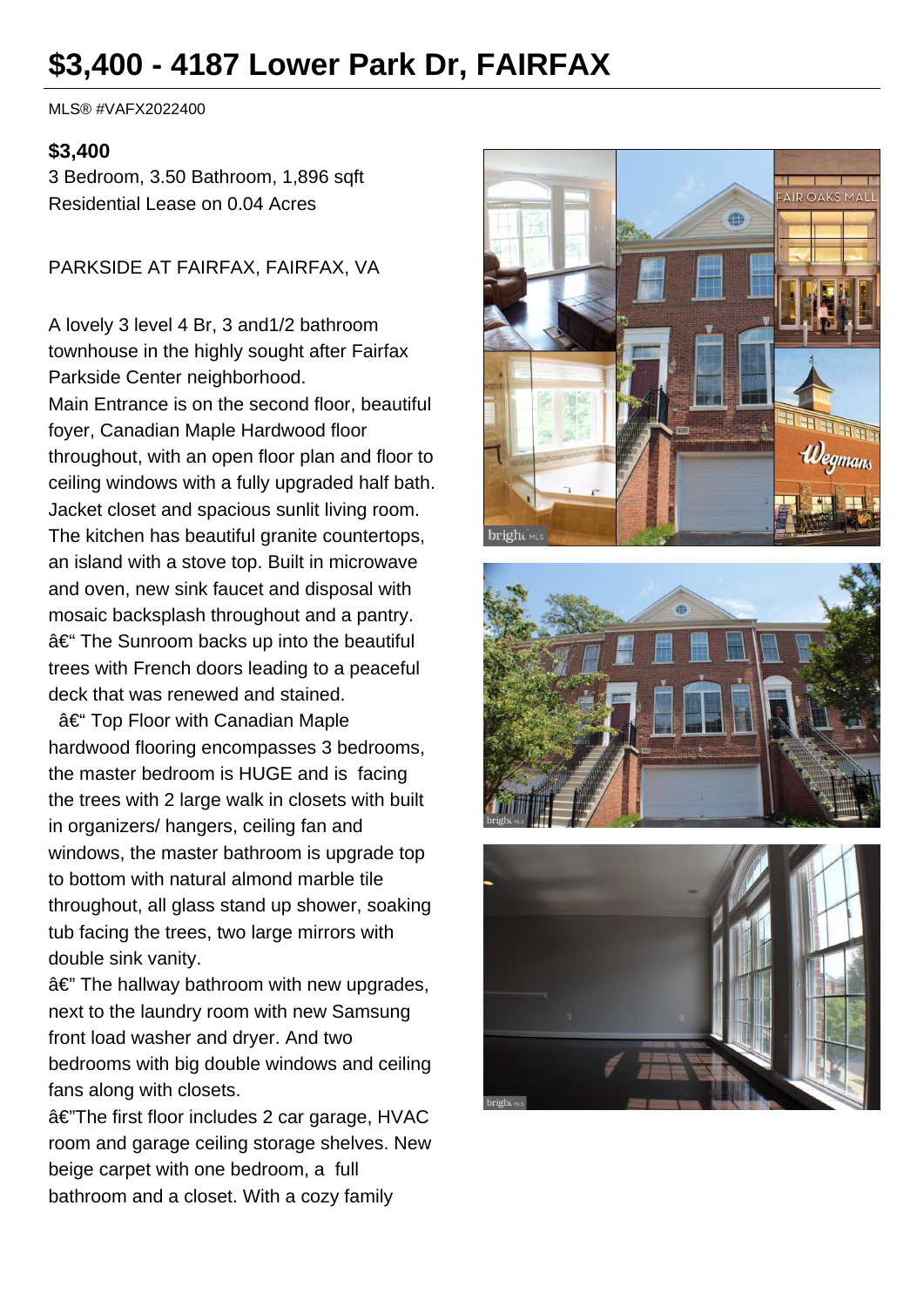room, window and fireplace. The bedroom has double windows and walks out to the back yard with new stone work.

--- Located minutes away from I66 , route 50 and 29. The Government Center is a 10 min walk, Wegmans grocery store is across the street. Fairfax Corner Center is a 10 min walk. And Fair Oaks mall is less than 3 miles away. Vienna Metro station is only 3 exits away on 66 E.

Built in 2003

### **Essential Information**

| MLS@#             | VAFX2022400                  |
|-------------------|------------------------------|
| Price             | \$3,400                      |
| <b>Bedrooms</b>   | 3                            |
| Bathrooms         | 3.50                         |
| <b>Full Baths</b> | 3                            |
| <b>Half Baths</b> | 1                            |
| Square Footage    | 1,896                        |
| Acres             | 0.04                         |
| <b>Year Built</b> | 2003                         |
| <b>Type</b>       | <b>Residential Lease</b>     |
| Sub-Type          | Townhouse                    |
| Style             | Other                        |
| <b>Status</b>     | <b>Active Under Contract</b> |

### **Community Information**

| Address          | 4187 Lower Park Dr         |
|------------------|----------------------------|
| Subdivision      | <b>PARKSIDE AT FAIRFAX</b> |
| City             | <b>FAIRFAX</b>             |
| County           | <b>FAIRFAX-VA</b>          |
| <b>State</b>     | VA                         |
| Zip Code         | 22030                      |
| <b>Amenities</b> |                            |
|                  |                            |

| # of Garages |                                                         |
|--------------|---------------------------------------------------------|
| Garages      | Garage - Front Entry, Garage Door Opener, Inside Access |